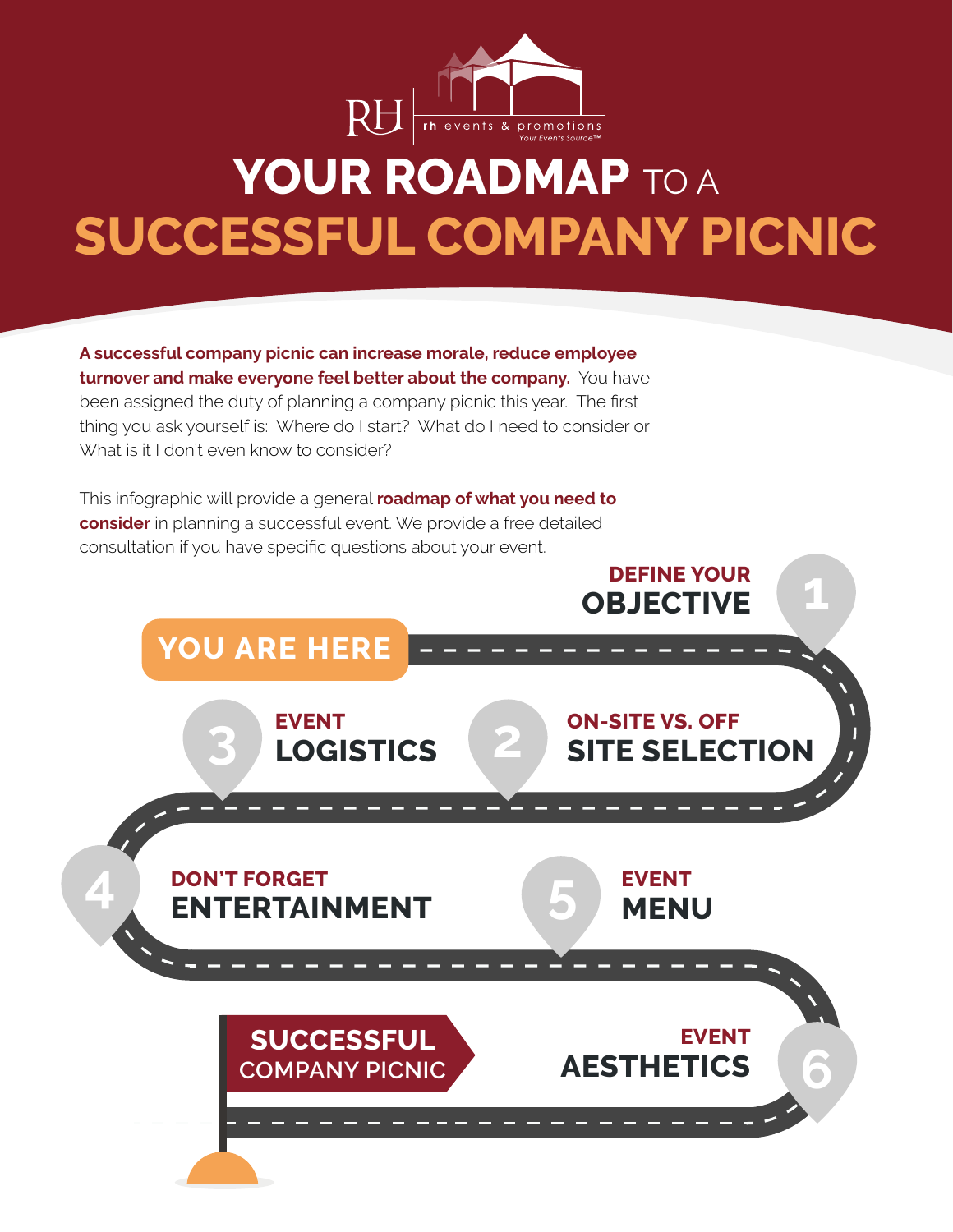

## **12 Define the Objective of Your Event:**

Is this a company anniversary or the annual company picnic? Is this a special thank you to employees for some milestone that was met? Is this a company expansion, merger, or acquisition? How about a promotional product or company introduction?

#### **Define who will be attending:**

Will this be employees only? Employees and their families? Will outsiders from the company be invited? Local dignitaries? Home office managers or other corporate "big wigs"? How about company retirees? Make sure to identify any potential special needs that may be required.

*Answering these questions first, will dictate all other planning aspects of your event; site selection, logistics, menu/catering, entertainment and aesthetics.*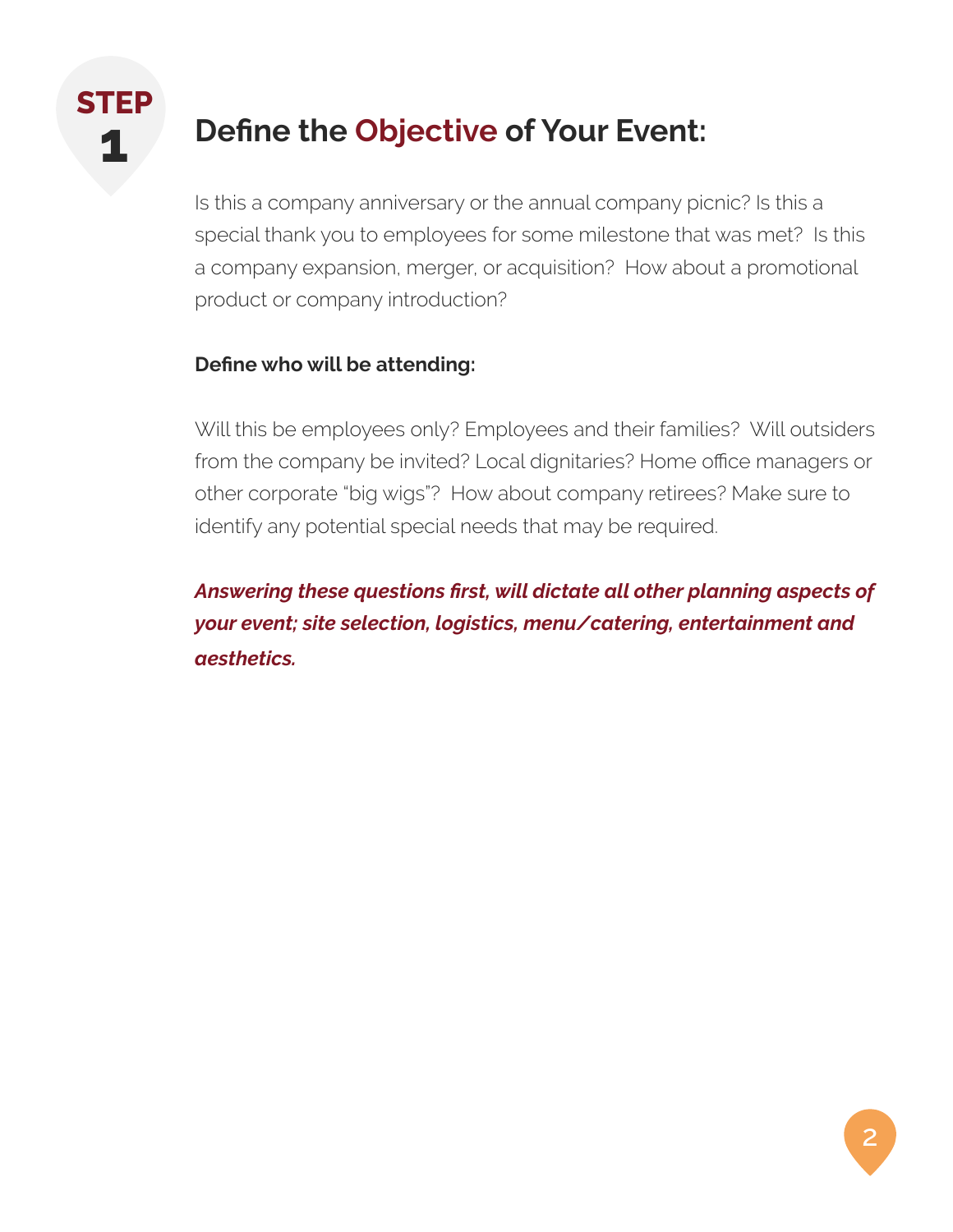

# **2 Site Selection: Onsite vs. Off-site**

## **ONSITE CONSIDERATIONS:**

#### **Questions to consider:**

- Do you have adequate space for the event?
- Does your site have adequate parking for an onsite event?
- Have you consulted with your Risk Management department regarding any potential liabilities that may occur, such as workers compensation, vehicle liability, etc? The main objective is to have a safe, comfortable and fun event.

#### **Onsite Benefits**

- Enhancing company pride. Your employees will have the chance to show their family and friends where they work.
- Onsite venues could offer more flexibility and accommodating support from company staff.
- The visual appeal that is gained by the set up activity and completed venue design for your employees and any local traffic. This adds excitement and anticipation for your event, which in turn will help with attendance for your event.

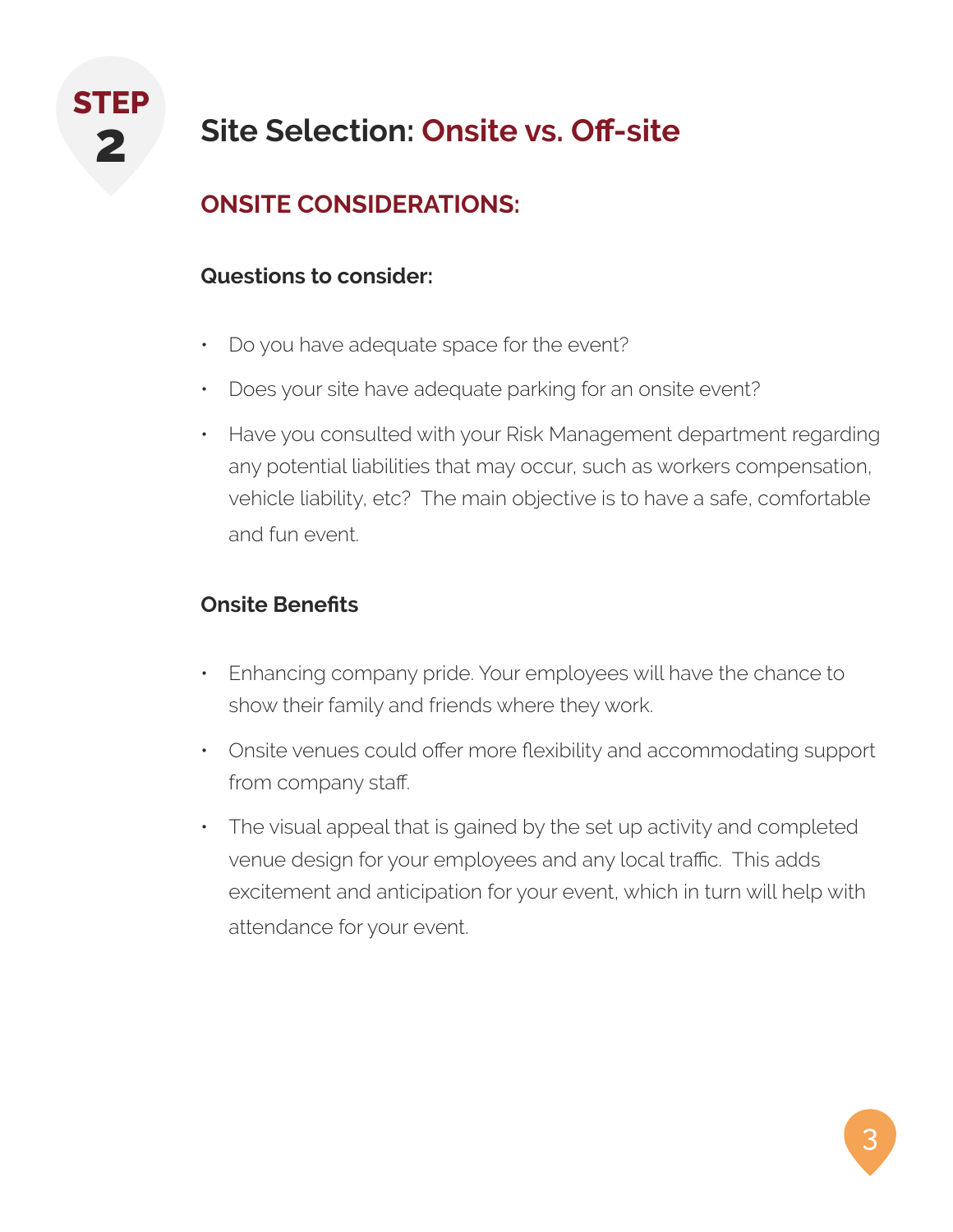#### **OFF-SITE CONSIDERATIONS:**

#### **Questions to consider:**

- People tend to disperse at these types of venues and you can lose the intimacy of a single location company picnic. Even if you have a "picnic" lunch set up at a designated location, many people will be distracted and not come back.
- Many parks offer discounted tickets for large corporate groups, however, they may require that you use their food service to provide any picnic food items. Often this is where they make up the savings on the ticket price!
- Have you consulted with your Risk Management department regarding any potential liabilities that may occur, such as workers compensation, vehicle liability, etc?

#### **Off-Site Benefits**

- Off-site locale options: city parks, state parks, fairgrounds, horse parks, farms, special event facilities, amusement parks, zoo's and water parks. These can be more aesthetically pleasing and offer logistical benefits such as; seated picnic pavilions, permanent restroom facilities, permanent power and water options and much needed shade during warm weather events.
- They may also offer additional entertainment features such as: swimming pools, lakes for swimming and fishing, paddle boats, playground equipment and ball fields.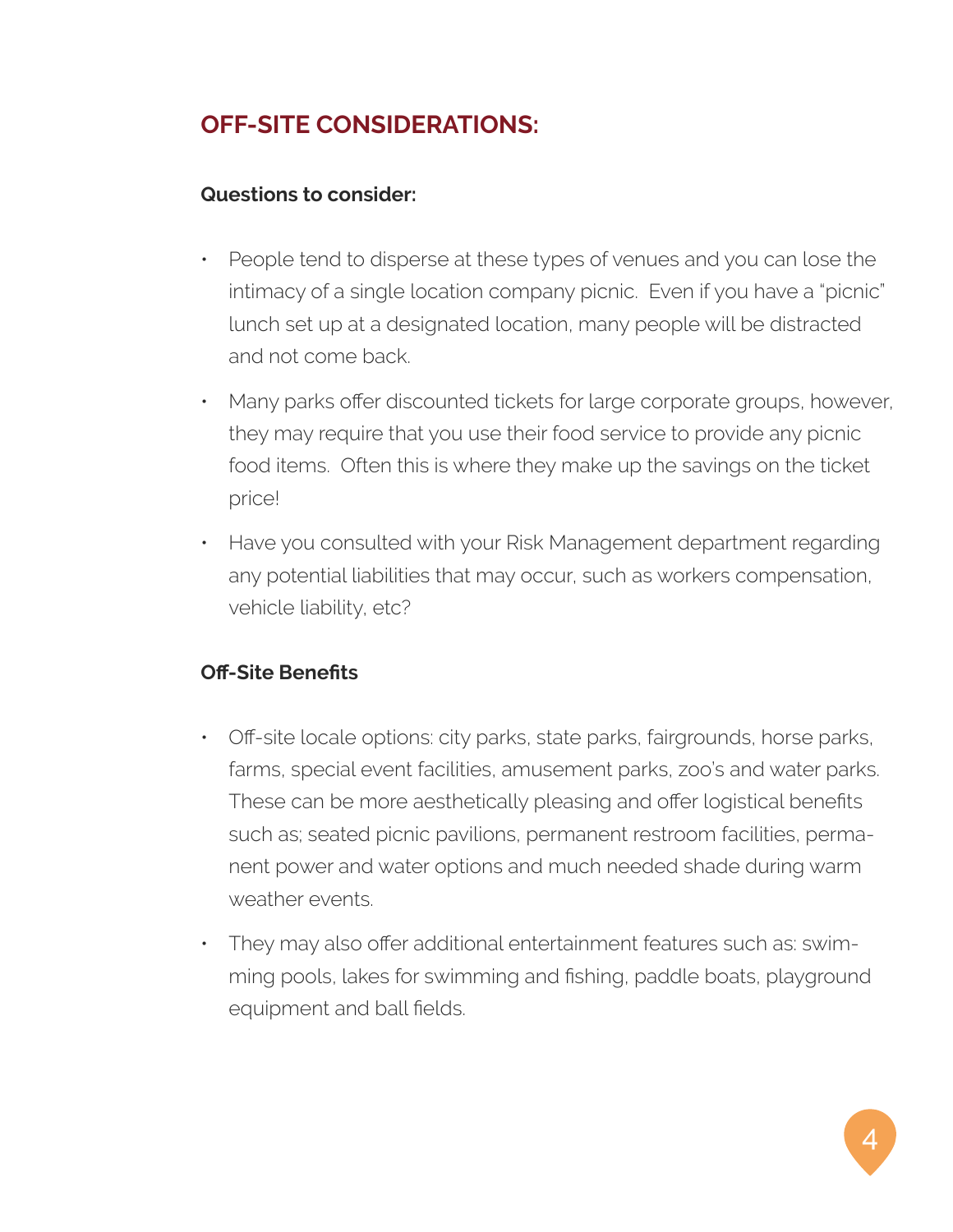

# **3 Event Logistics**

Event logistics is the foundation of any successful company event. When considering logistics your goal is to eliminate any "negative" feelings from your guests. Things to consider: Is there adequate and safe parking? Was there help in entry, parking and getting into the event? Is there sufficient signage? Is there a long check in line? Do my guests have to wait in line getting checked in while their kids are jumping up and down "dying" to get to all of the fun?

### **Registration:**

Have you consider how you can eliminate long lines by ensuring you have adequate check in capabilities for your guests?

## **Event design:**

Your event design is important to ensure your guests are comfortable during the event.

- Where should you place the kid's games? Bounces or fun houses? Relay races? Where to place concessions?
- How about the food service, where is the line, drinks, condiments? How far is all of this from the eating area? Where is the food prep area in relation to the rest of the event? Where are the bathrooms?
- Do you need multiple stations of anything to accommodate your guests? If Mom and Dad can't leave young children, you want them to have ample opportunity to get something for them or the kids to drink out in the venue.
- Restroom facilities, you must have plenty available throughout the event. Number of attendees and capacity is critical here. You also need to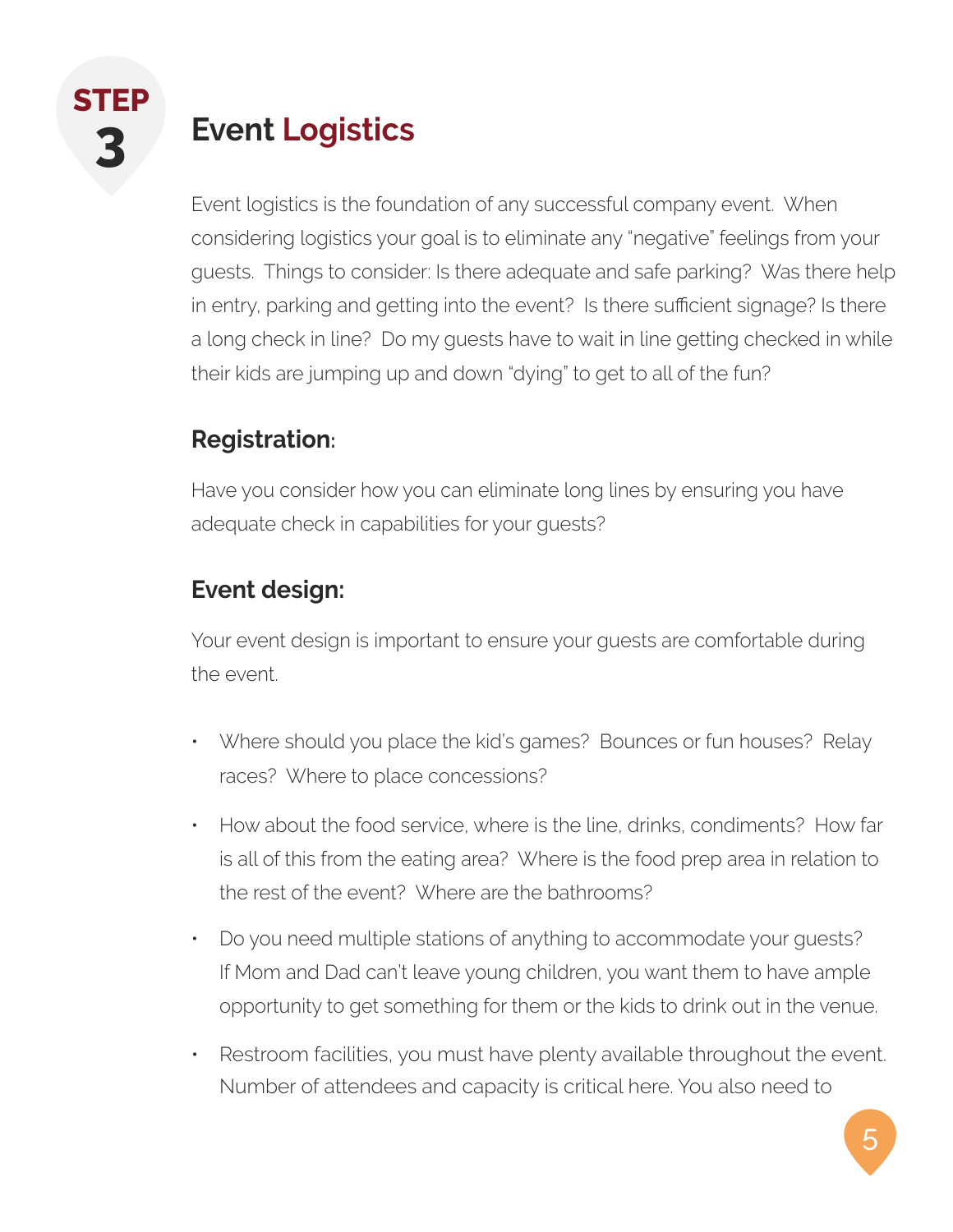consider the quality of the facilities, are port-o- lets okay or do you need comfort stations (high end portable restroom facilities). The difference in costs can be significant.

#### **Seating:**

- You typically want to have seating and tables for 25-35% of your guests at any one time. So if you have 1000 attendee, that means you need seating and tables for 250 to 350 guests. The more activities in a smaller amount of time means you need to plan for more seating.
- For a 250 to 350 person seating tent you would need 2700 square feet of tent space or you may be that you have multiple shaded, seating and table areas.
- You may need a tent if there is limited natural shade trees. You may also strategically place tents throughout the event for cooling purposes.

### **Electricity:**

Power problems at an event can be devastating and ruin your event and the requirements are often the most misunderstood logistical component of any event.

- It is imperative that you understand how much each powered activity will demand and how much capacity is needed at the venue to satisfy that demand.
- The number of outlets do not always equate to total capacity needed. Make sure you have somebody with the knowledge of the power requirements and capacity of the venue you use.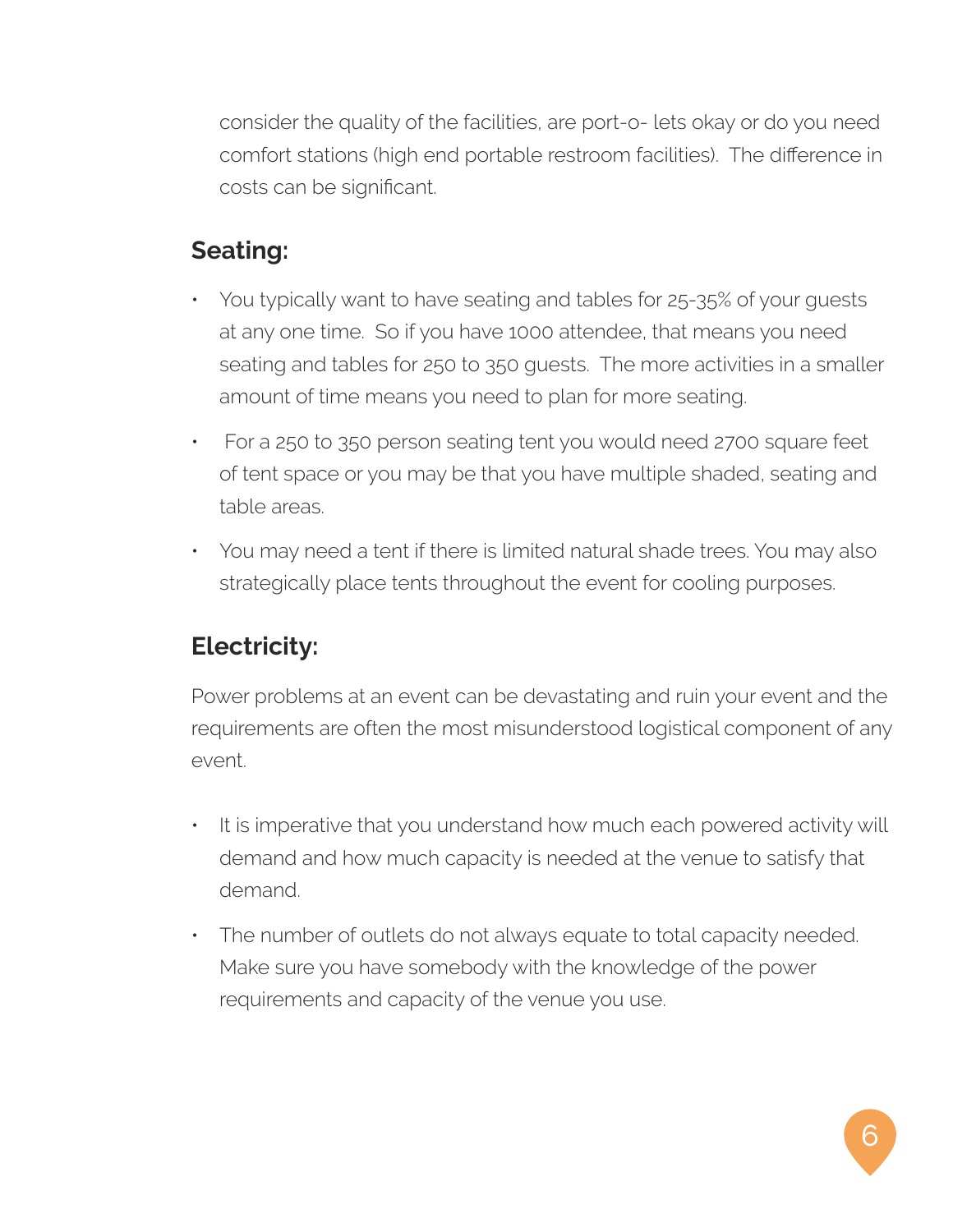### **Trash management:**

- Trash is a potential visual "negative" for any event. Make sure you have adequate trash cans.
- You will need a trash management crew that will be responsible for the busing of tables, overall event clean up and the distribution of full trash cans outside of the action of the event.

## **Other Considerations:**

Depending on the theme and such there are other potential logistical needs to any event to include; staging, dance floor, lighting, shuttle service and first aid.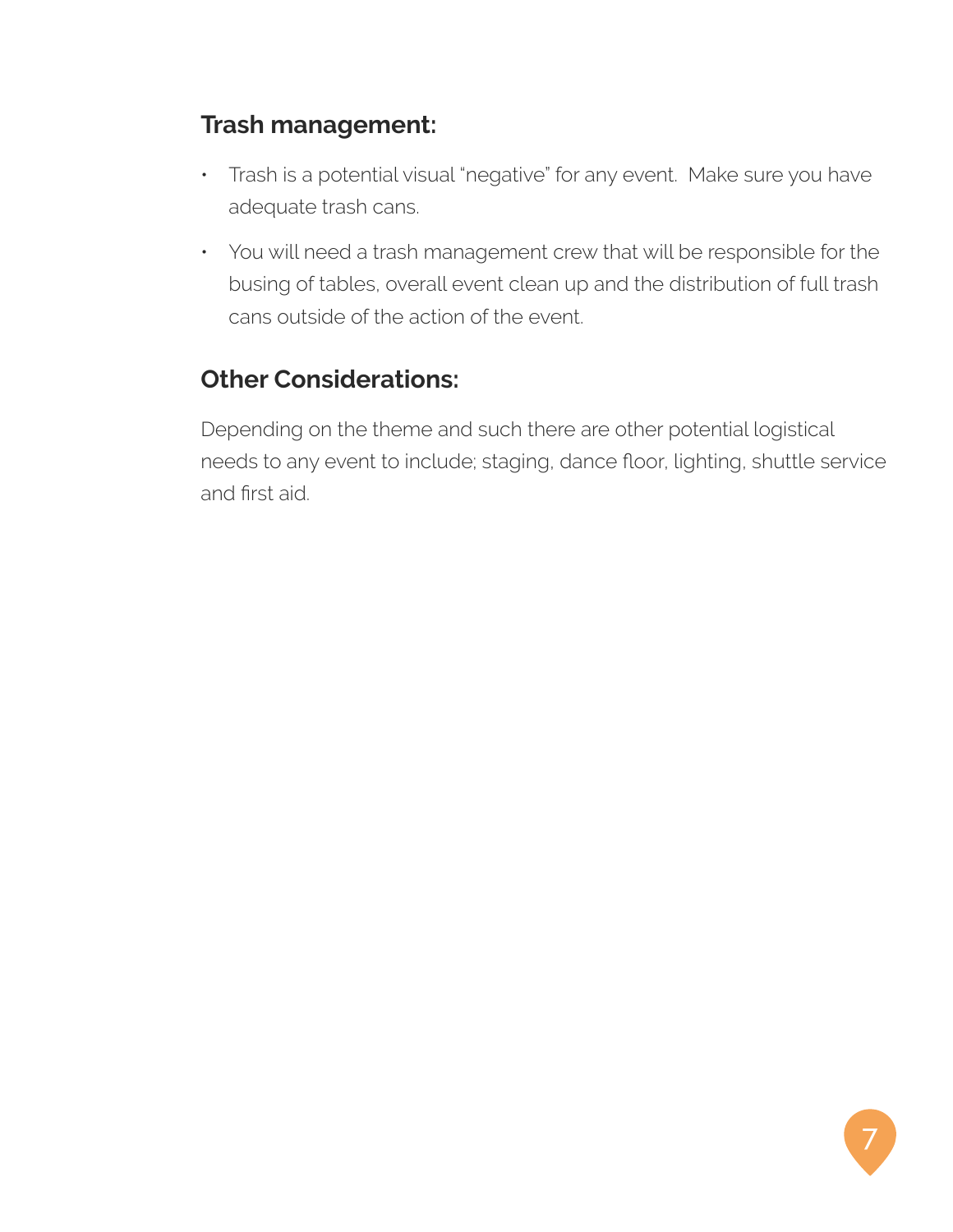

## **4 Event Menu/Catering**

- Know your attendees and have an idea of their food likes and dislikes. Will you need special menu items, i.e. veggie burgers or gluten free options?
- If families will be attending, they tend to consume more flavored drinks like orange, grape or others.
- Make sure to have enough healthy drink choices like water or juices.
- The number of attendees will dictate capacity of your caterer and/or grill space.
- Most events are typically outdoors during the spring, summer and fall months.
- Most companies choose a simple picnic style food option such as hamburgers, hot dogs, BBQ pork, and grilled chicken.
- The most popular sides are baked beans, cole slaw and potato salad.
- If an outdoor BBQ type of event is the plan, make sure to keep the menu simple with options for the guest to "dress up" their food with sufficient condiments.
- You can make a simple hamburger/hot dog menu feel like more by adding chili, coleslaw, etc...
- The most important component of a successful catering event is to have the food served the entire duration of the event. You don't want to disappoint families that can only get to their picnic the last hour and the food is gone.
- The food service and the entertainment should be going simultaneous for the entire event. Most company picnics last from 3-5 hours depending upon the hours of the business and number of guests.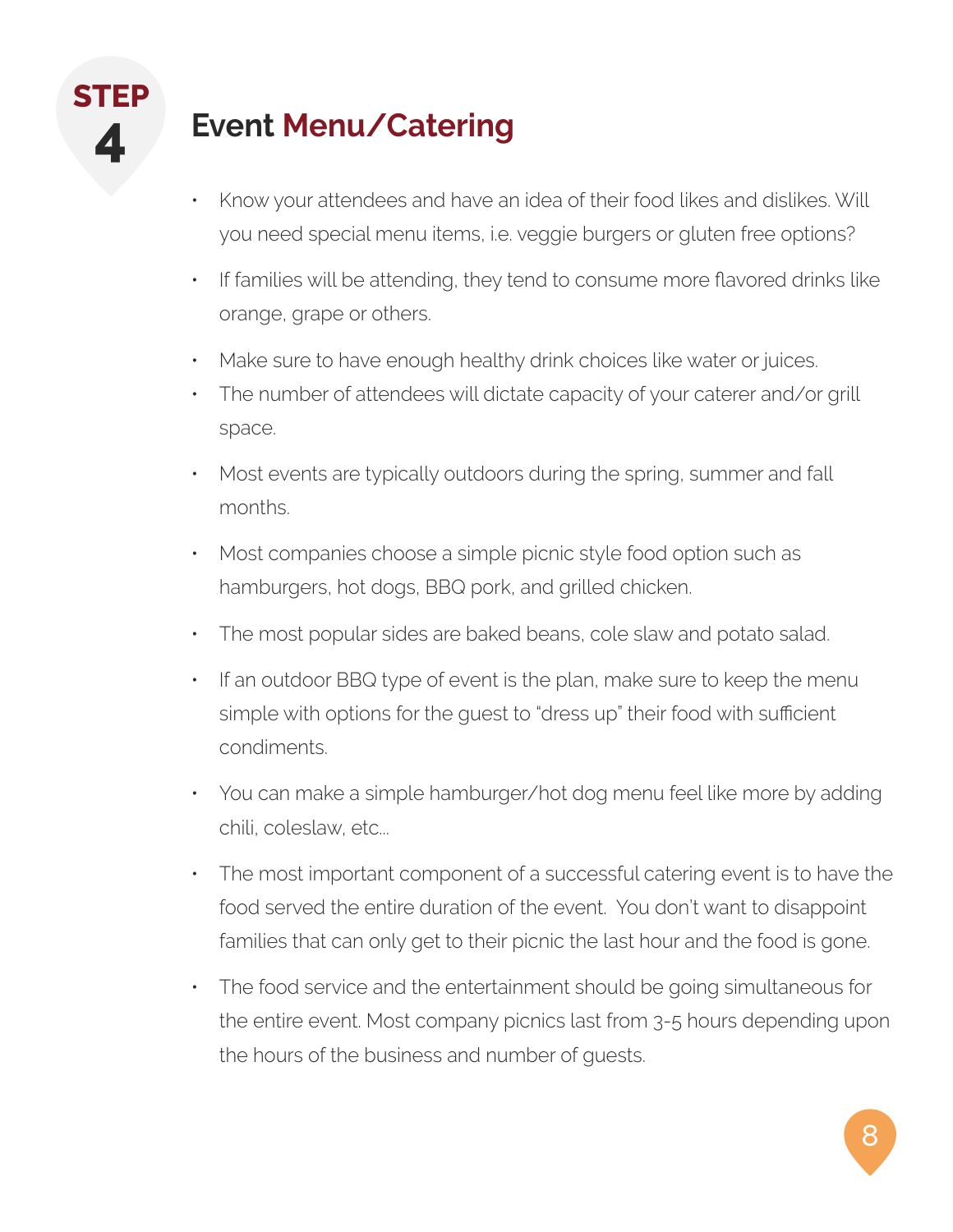- Have the food prepared onsite. The smoke from a grill adds to the atmosphere of any event and to have the food fresh on site adds a level of quality.
- The sights and smell of an outdoor barbecue add to the enjoyment of the event for your guests.
- Have the food prep area behind or away from the main activities of the event. It is great to have the smoke and sounds drifting through the event, but the actual cooking and prep area can be a visual negative with boxes and foil paper and pans.
- The buffet line should be a short walk from food prep in order to monitor food availability.
- It is important to keep your food items warm if they are supposed to be served hot. Chafing dishes and cans of Sterno makes this easy to do.
- Drinks must be kept cold at all times. Make sure to have enough ice on hand for the event and be aware of the type cooler or bucket that drinks will be served from during the event.
- Cooling the drinks prior to the event can conserve on your usage of ice during the event.
- If you are not using insulated coolers, but iced buckets, then have more ice available for drinks.
- Depending on the size and design of the event you may need more than several drink stations placed throughout the area.
- When to start food preparation is the key! The start time and duration of your event will determine the initial demand for food service. For example, if your picnic goes from 11am to 3pm, the demand in your food area will be early. Almost 70 % of your food consumption will take place between 11am and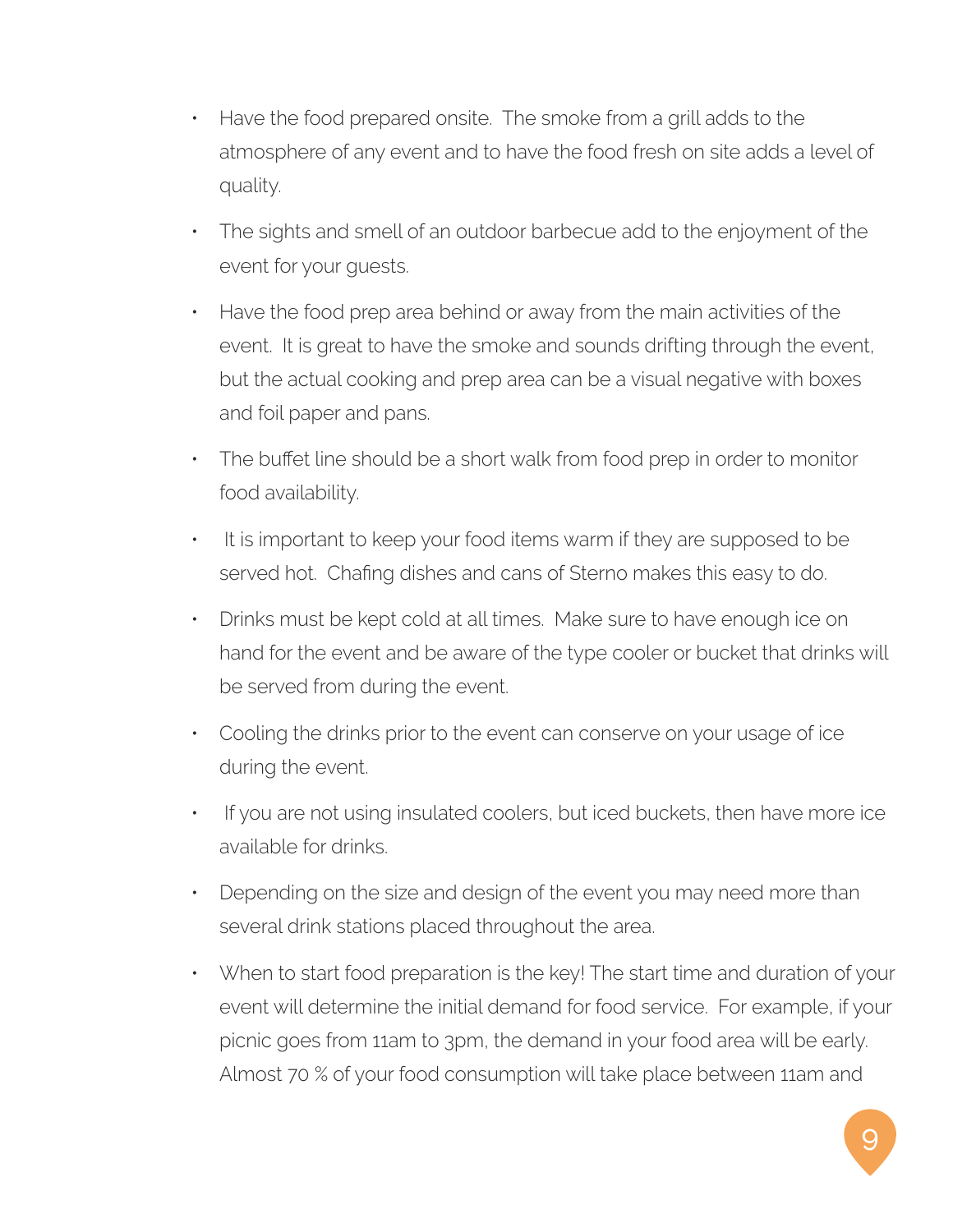1pm. So you need to have 50% of your food prepared and cooked with the 70% number completed one hour into the event.

- If your event times are during dinner hours peak meal times will demand more of your food prepared and ready to serve.
- As a rule of thumb, food quantities are calculated 2.5 units per attendee.
- Drinks calculate at 2-3 per person.
- Keep in mind the weather will have an effect on food and drink consumption. If it is a hot day over 90 degrees you will see less food consumption and more demand for drinks.
- You will want to have more water available on hot days. Also, make sure to add additional ice and some method to conserve it during the event.

#### **Concessions:**

- Concessions are a staple of the family fun day at the carnival. Popcorn, cotton candy, snow cones, funnel cakes and candy apples add great atmosphere and nostalgic value to any event.
- Concessions need to be considered in the overall design of the event, near the midway for kids and close to the food.
- Concessions tend to have a relatively high demand for power. So make sure that power is available for any concessions that you plan. But by all means, plan on having some concessions!

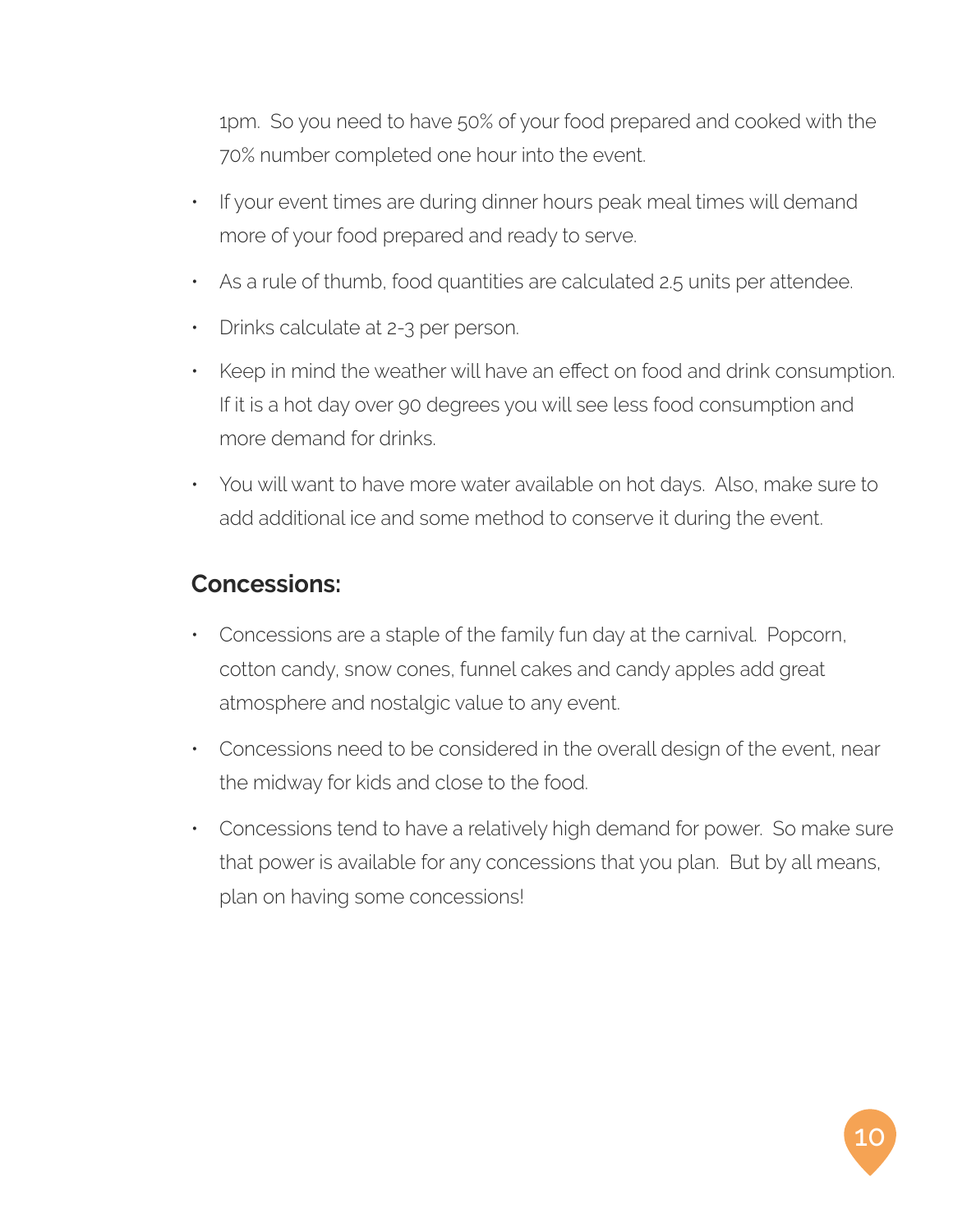## **5 Entertainment**

- Based on your objective and attendees there should be a nice balance of activities for all age groups.
- There also needs to be a balance between physical activities, mental exercises, and skill and luck activities. There needs to something out there for everyone.
- Always consider the capacity of the activity. How many plays per hour are there for each respective activity? For example, a caricaturist for an event with 1000 attendees. A good caricaturist can draw 10-12 per hour. That means for a 4 hour event, you will provide 48 caricatures for 1000 attendees. That is providing a less than 5% activity for your guests, which is not ideal.
- Consider bingo which can provide entertainment for several hundred at a time and can be played at a pace of 8 sessions per hour. This is a great example of a non-physical activity with some luck involved.
- Prizes should be a staple at any fun event for your employees. Be careful that prizes are not only awarded on skill and physical ability. There needs to be balance with mental prowess and luck involved.
- Children's activities such as a carnival midway are great methods for some level of skill and luck to be able to provide prizes. Consolation prizes can be awarded like pencils, crayons, etc…, but small stuffed animals can also be awarded to the WINNERS! This is a simple and inexpensive way to provide your guests residual value.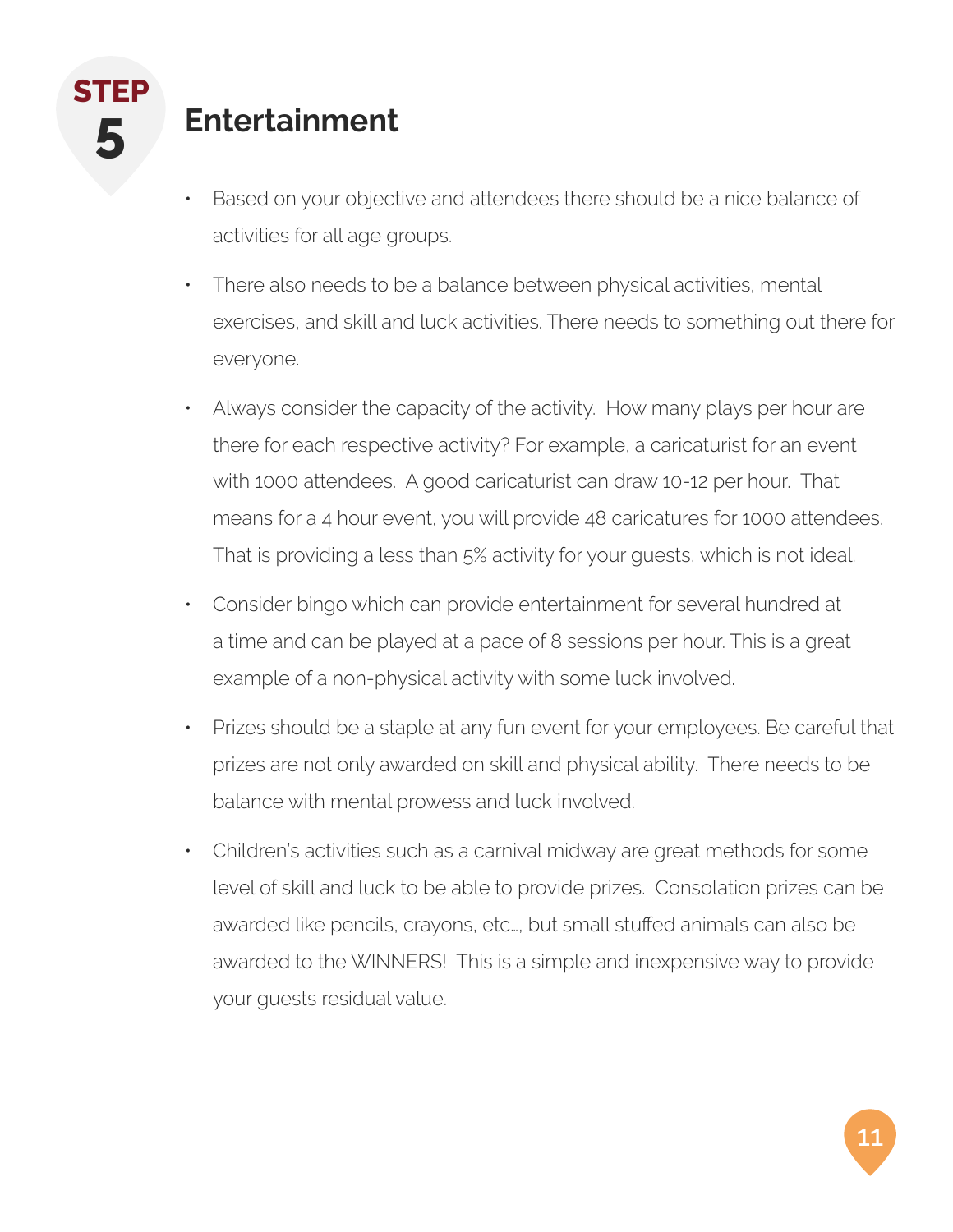- Consider a crafts area for children. The ability to create, sand art, spin art and face paint and tattoos all help create value for any event.
- We recommend building an entertainment program with a foundation of high capacity activities for all of age groups. Once that is accomplished, it is acceptable to add those high value types of entertainment options such as a caricature artist.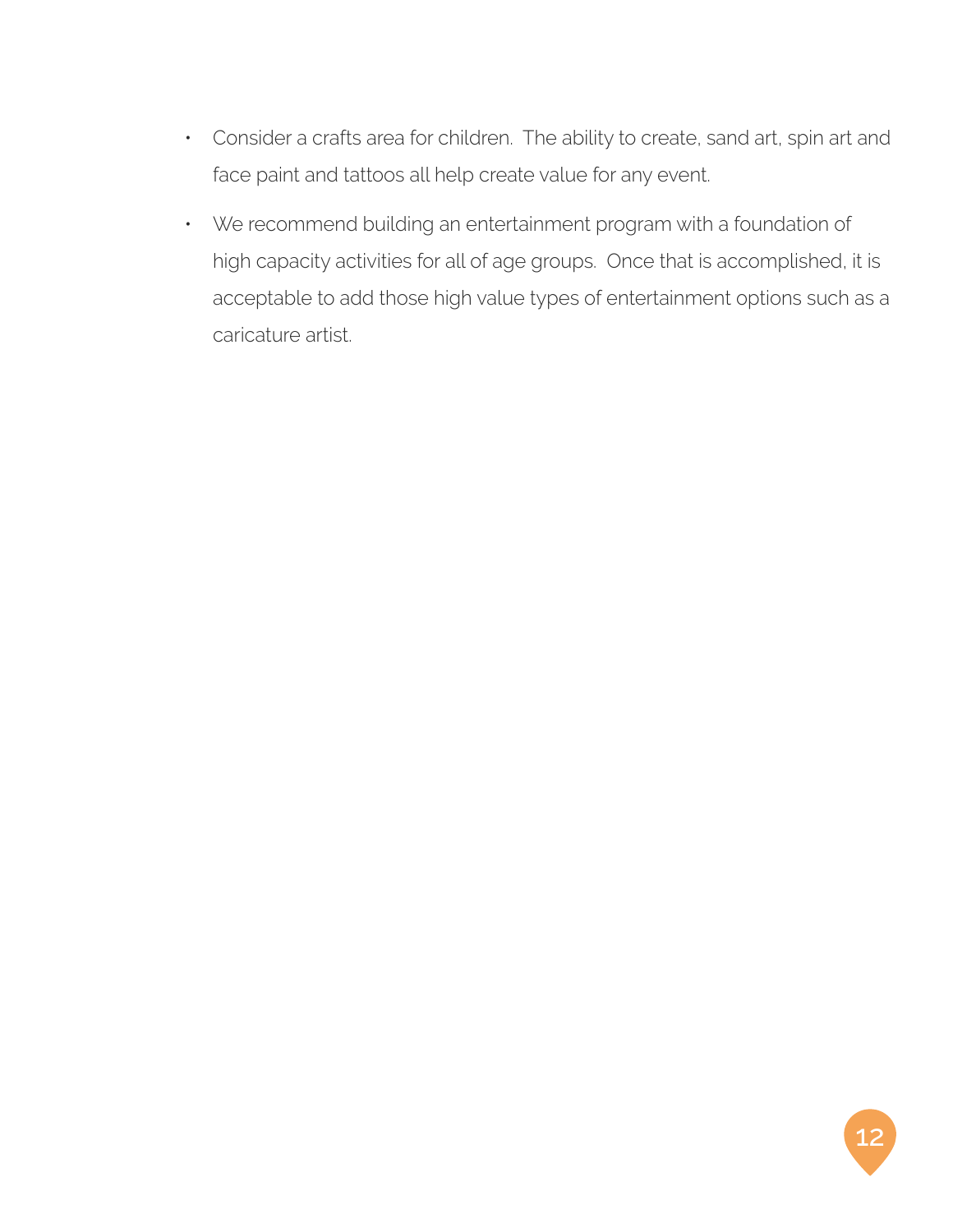# **6 Event Aesthetics**

The final component of a successful picnic is how this needs to be packaged with an aesthetically pleasing look. Do you want a color theme; Corporate colors? Primary "fun" colors? A Carnival look and feel?

- Flagging and banners are great ways to add aesthetics to any event.
- Tables should be covered at the eating facility.
- Any tables used for food service, games, drinks, etc. should also be covered and skirted.
- Simple centerpieces can be made to tie together the theme of any event.
- Any event requires the use of staff to manage and work the event so having your staff uniformed also adds to the ambiance.
- The placement of tents, bounces, relay races, etc. need to be considered not only for the flow of the event, but also for the look.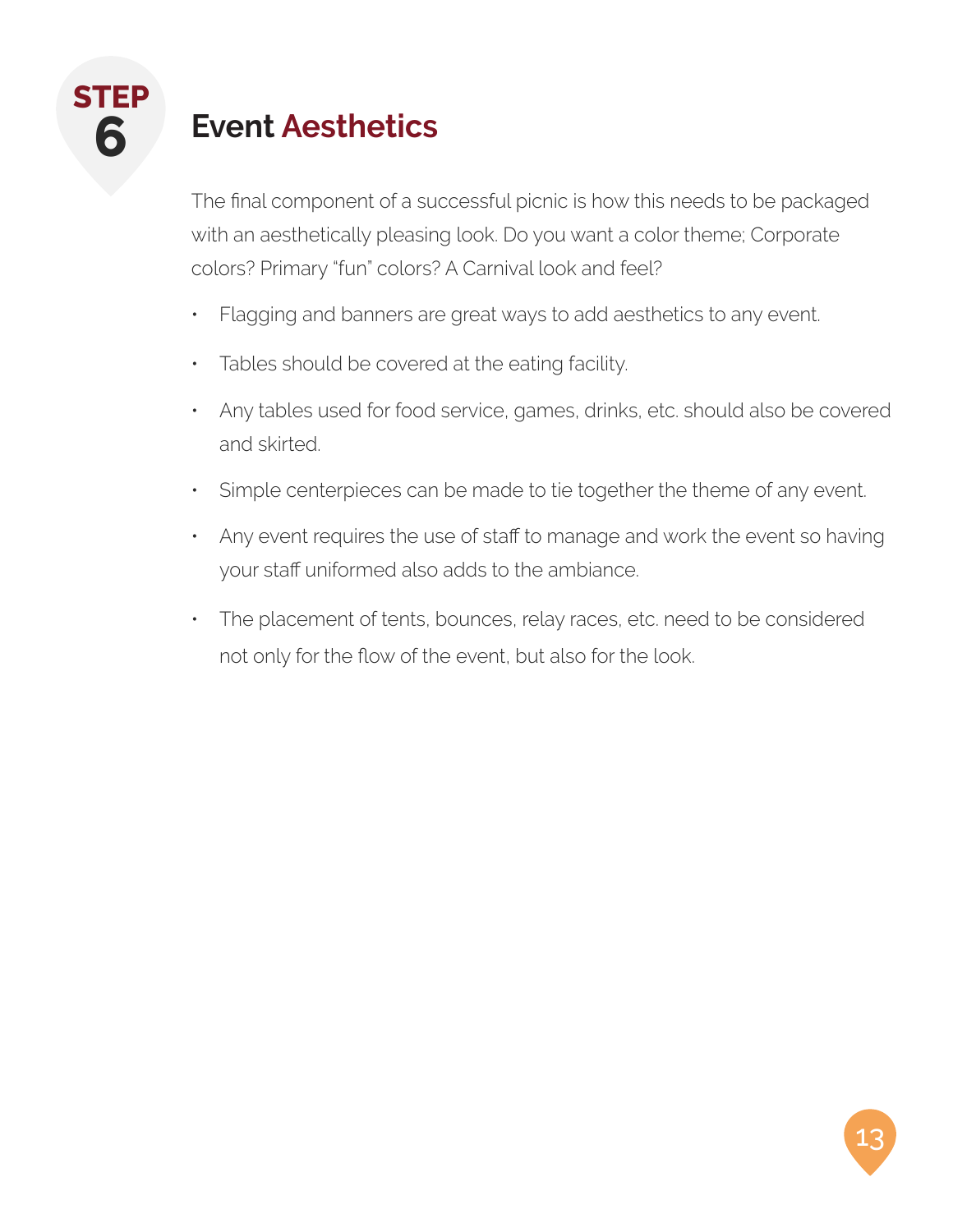# *Final thoughts for you to consider in your journey:*

As you answer and review the points mentioned earlier in the document you may be asking yourself:

- **Po you need help?** Should you hire an experienced events planning company that will assist you in planning, design and execution? If you don't have the expertise or experience on hand you then this might be the way to go.
- **• Do you go it alone?** Can you combine a local catering company with local event rental companies with you maintaining responsibility over the entire production of the event to assist with costs?
- **• What do you do if you don't have the experience or expertise to put this large of an event together?** Then be sure that you have someone on your committee or the staff who is comfortable in handling an event with a large number of attendees.

#### **ONE LAST TIP**:

Whether you hire an outside event planner or you go it alone. Make sure any company you use has the necessary liability insurance. The minimum any vendor should have should be a \$1,000,000.00/2,000,000.00 insurance policy. If you are dealing with multiple vendors make sure your understanding of their liability coverage is provided to you in writing. Most insurance policies allow them to add your company or landlord as additional insured.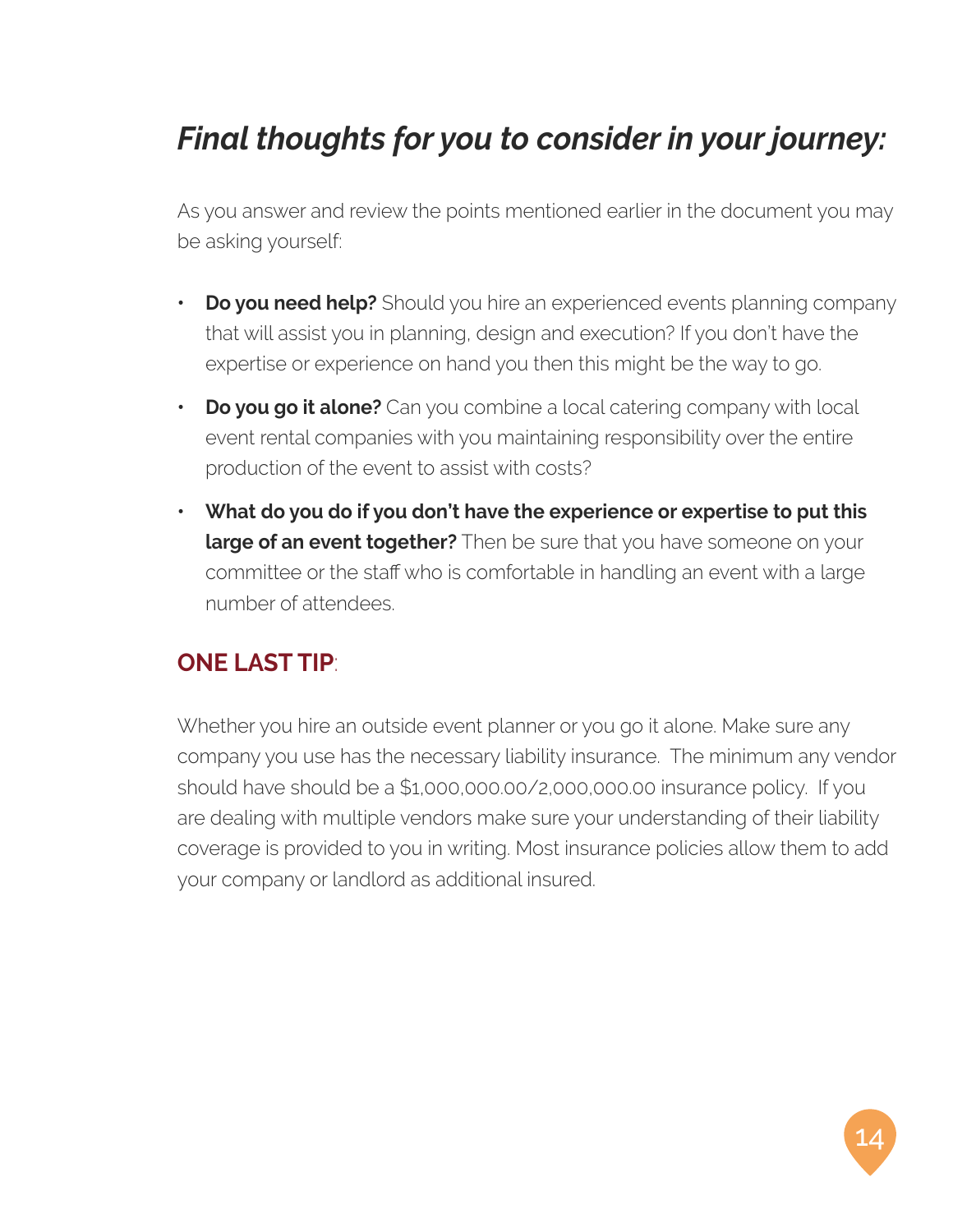We hope this guide has given you enough information that you can begin your journey, successfully plan and implement a great company event. Remember, there is more to putting on a successful event then bringing in some bounces, grills, games and requiring your staff to work at their own event.

## **RH Events and Promotions, LLC**

770-635-7449

3230 Hopeland Industrial Boulevard Powder Springs, GA 30127

*#RHevents*



# **SCHEDULE A FREE ONSITE INSPECTION**

to See if Your Work Site is Suitable for an Onsite Event